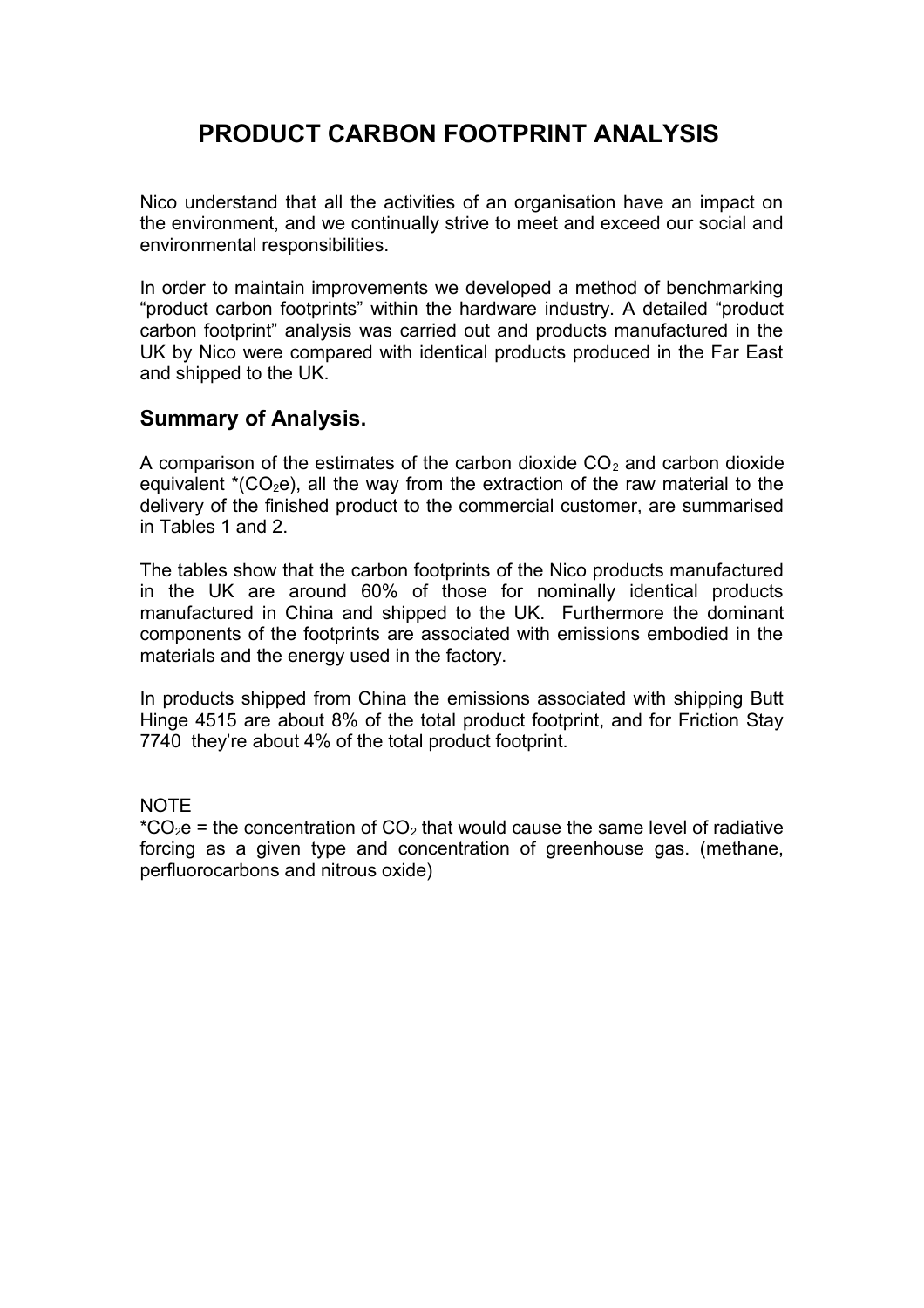# **PRODUCT 1 – FRICTION HINGE 7740**

| <b>Product</b>      | <b>Product manufactured in UK</b> | <b>Product manufactured in</b><br>China and shipped to UK        |
|---------------------|-----------------------------------|------------------------------------------------------------------|
| Friction Hinge 7740 | 1139 $gCO2$ (1149 $gCO2e$ )       | $1852 - 2037$ gCO <sub>2</sub><br>$(1889 - 2074 \text{ gCO}_2e)$ |

# **TABLE 1 – FRICTION HINGE 7740**